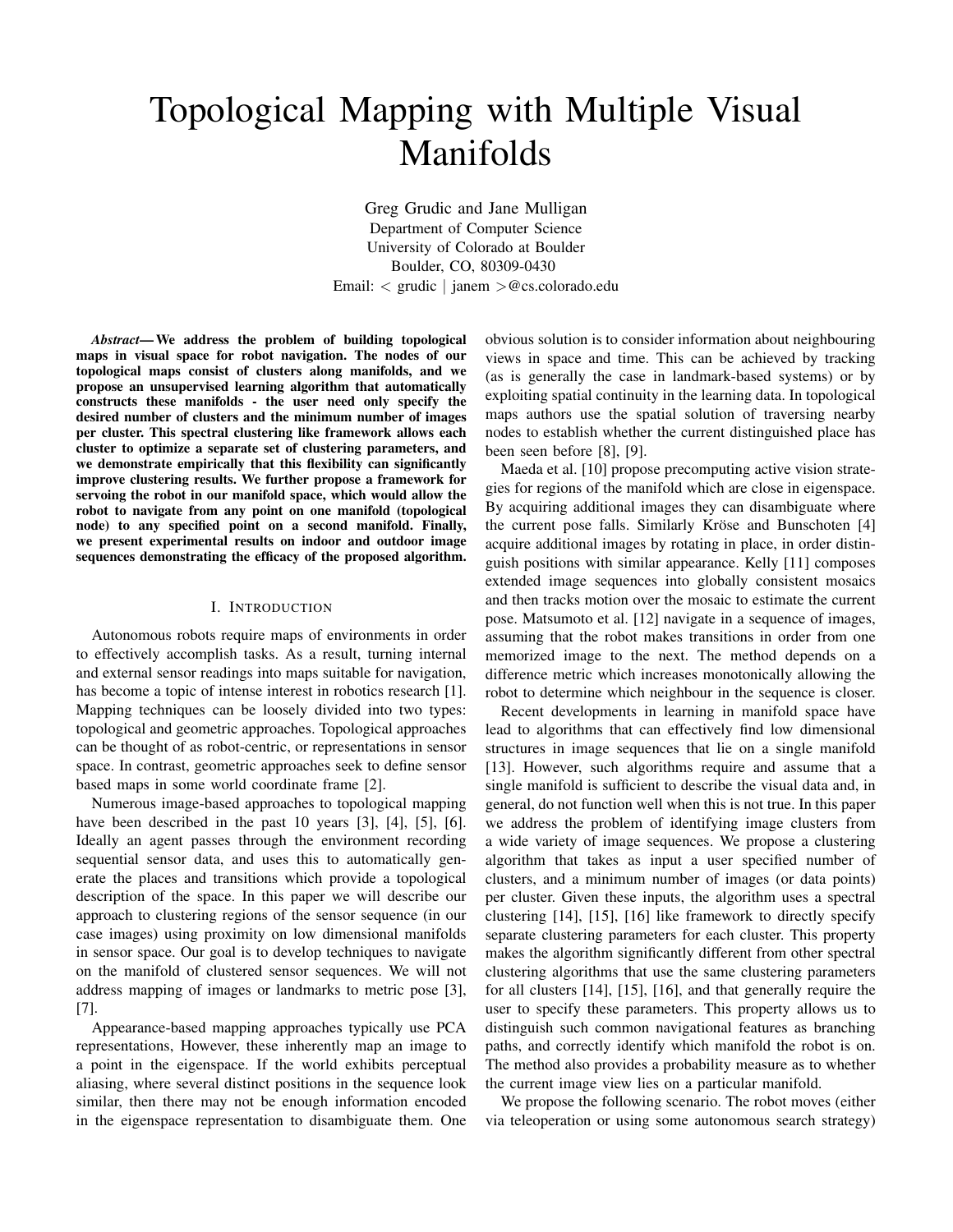throughout the environment it is intended to work in. The sensor data that it observes is recorded and projected into manifold space. The data is then clustered in manifold space using unsupervised learning. Each cluster manifold in sensor space corresponds to node in a topological map. Building upon the results in [17], each cluster optimizes its own cluster parameters, allowing a greater clustering accuracy. We further propose a framework by which a robot can servo in this manifold space starting from any position in one one manifold, to any position on another manifold.

The proposed algorithm is described in Section II. Section II-A describes the semi-supervised algorithm upon which the proposed algorithm is based. Section II-B describes the extension to clustering. Section II-C describes the algorithm for estimating a separate set of clustering parameters for each cluster. Section II-D outlines the outlier detection framework. Section II-G describes our formulation for servoing on visual manifolds. Experimental results for synthetic data and real indoor and outdoor image sequences are presented in Section III. Conclusion and future work is described in Section IV.

#### II. ALGORITHM DEVELOPMENT

## *A. Semi-Supervised Learning*

Semi-supervised learning is concerned with building predictive models from both labelled and unlabelled examples.

The algorithm proposed here for learning and servoing on visual manifolds is based on the Local and Global consistency method for semi-supervised learning introduced by Zhou *et.al.* [18]. We present a brief summary of this algorithm below.

Assume a set of N points  $(x_1, ..., x_N)$  in d dimensional space  $x_i \in \Re^d$ . Assume that these points belong to one of Q classes specified by  $q \in 1, ..., Q$ , and some of these points are labelled as belonging to a class, while others are unlabelled. We define a labelling matrix  $Y \in \mathcal{N}^{N \times Q}$  with  $Y_{iq} = 1$  if and only if point  $x_i$  has label q and 0 otherwise. This framework assumes that there is at least one example from each class in the set of points  $(\mathbf{x}_1, ..., \mathbf{x}_N)$ .

Next Zhou *et.al.* [18] define an affinity matrix  $W_{ij}$  =  $exp(-\|\mathbf{x}_i - \mathbf{x}_j\|^2 / (2\sigma^2))$  if  $i \neq j$  and 0 otherwise, where  $\sigma > 0$  is user specified. The normalized form of this matrix is then computed as  $S = D^{-1/2}WD^{-1/2}$  with  $D_{ii} = \sum_{j=1}^{n} W_{ij}$ and  $D_{ij} = 0, i \neq j$ . Finally, an N by C matrix F is calculated as follows:

$$
F = (I - \alpha S)^{-1} Y \tag{1}
$$

where I is the identity matrix and  $0 < \alpha < 1$  is user specified. The unlabelled points in  $(x_1, ..., x_N)$  are then labelled in Zhou *et.al.* [18] using:

$$
y_i = \underset{j \in \{1, \dots, C\}}{\arg \max} F_{ij} \tag{2}
$$

where  $F_{ij}$  is the element in matrix F in row i and column j.

It is easy to see that each column i of the matrix  $(I (\alpha S)^{-1}$  constitutes an ordering of distances, along a manifold, from training example  $x_i$  to all other training examples  $x_j$ , for  $i, j = 1, 2, ..., n$ . It is this property that we will exploit

for clustering along manifolds [19]. More specifically, we will look for columns of  $(I - \alpha S)^{-1}$  that define clusters by finding points that are at the center of large manifolds.

A further observation of this algorithm that is pertinent to our clustering algorithm, is that both  $\sigma$  and  $\alpha$  are user specified. However, in the clustering formulation proposed in this paper,  $\sigma$  and  $\alpha$  are byproducts of the optimization procedure, and are automatically chosen for each cluster (i.e. each cluster many have different values of  $\sigma$  and  $\alpha$ ). This makes the proposed algorithm more flexible and more automated then other spectral clustering implementations [16].

# *B. Extension to Clustering*

From equation (1), it is evident that the solution to the semisupervised learning problem only depends on the labels after the the matrix  $(I - \alpha S)$  has been inverted. This matrix only contains the training data inputs,  $\{x_1, ..., x_n\}$ , and it is this property that we exploit to derive our clustering algorithm. We define a matrix  $U$  as:

$$
U = \beta (I - \alpha S)^{-1} = [u_1^T, ..., u_n^T]
$$
 (3)

and note that U defines a graph or diffusion kernel as described in  $[20]$ ,  $[21]$ . In addition, the columns of U, denoted by  $u_i^T$ , define distances between training points on these graphs, which can be interpreted as distances along a manifold [19]. The ordering of these distances along each manifold is maintained independent of scaling. From U, we create a *normalized* matrix  $V$ , by scaling the columns of  $U$  to have unit length (which we exploit below to efficiently calculate clusters). We define this V matrix as:

$$
V = \left[\frac{u_1^T}{\|u_1^T\|}, \dots, \frac{u_n^T}{\|u_1^T\|}\right] = \left[v_1^T, \dots, v_n^T\right]
$$
(4)

Note that, by definition,  $||v_i|| = 1$ . Finally, we define a distance (along a manifold specified by  $U$ ) between points  $x_i$  and  $x_j$  to be:

$$
d_M(x_i, x_j) = 1 - v_i v_j^T \tag{5}
$$

Note that because  $||v_k|| = 1$  and each element in  $v_k$  is greater than or equal to zero (for all  $k = 1, ..., N$ ), it must be the case that  $0 \le v_i v_j^T \le 1$ . If two points identically rank the relative distances to all other points on a manifold, our framework considers them identical. If this is the case for points  $x_i$  and  $x_j$ , then  $d_M(x_i, x_j) = 0$ . Conversely, if the point  $x_i$  has completely different distances along  $U$  to other points in the training data than point  $x_j$ , then  $d_M(x_i, x_j)$  will approach 1. This leads to our definition of a distance matrix:

$$
D_M = 1 - \begin{pmatrix} v_1 v_1^T & \dots & v_1 v_n^T \\ \vdots & \ddots & \vdots \\ v_n v_1^T & \dots & v_n v_n^T \end{pmatrix}
$$
  
= 
$$
\begin{pmatrix} d_M(x_1, x_1) & \dots & d_M(x_1, x_n) \\ \vdots & \ddots & \vdots \\ d_M(x_n, x_1) & \dots & d_M(x_n, x_n) \end{pmatrix}
$$
 (6)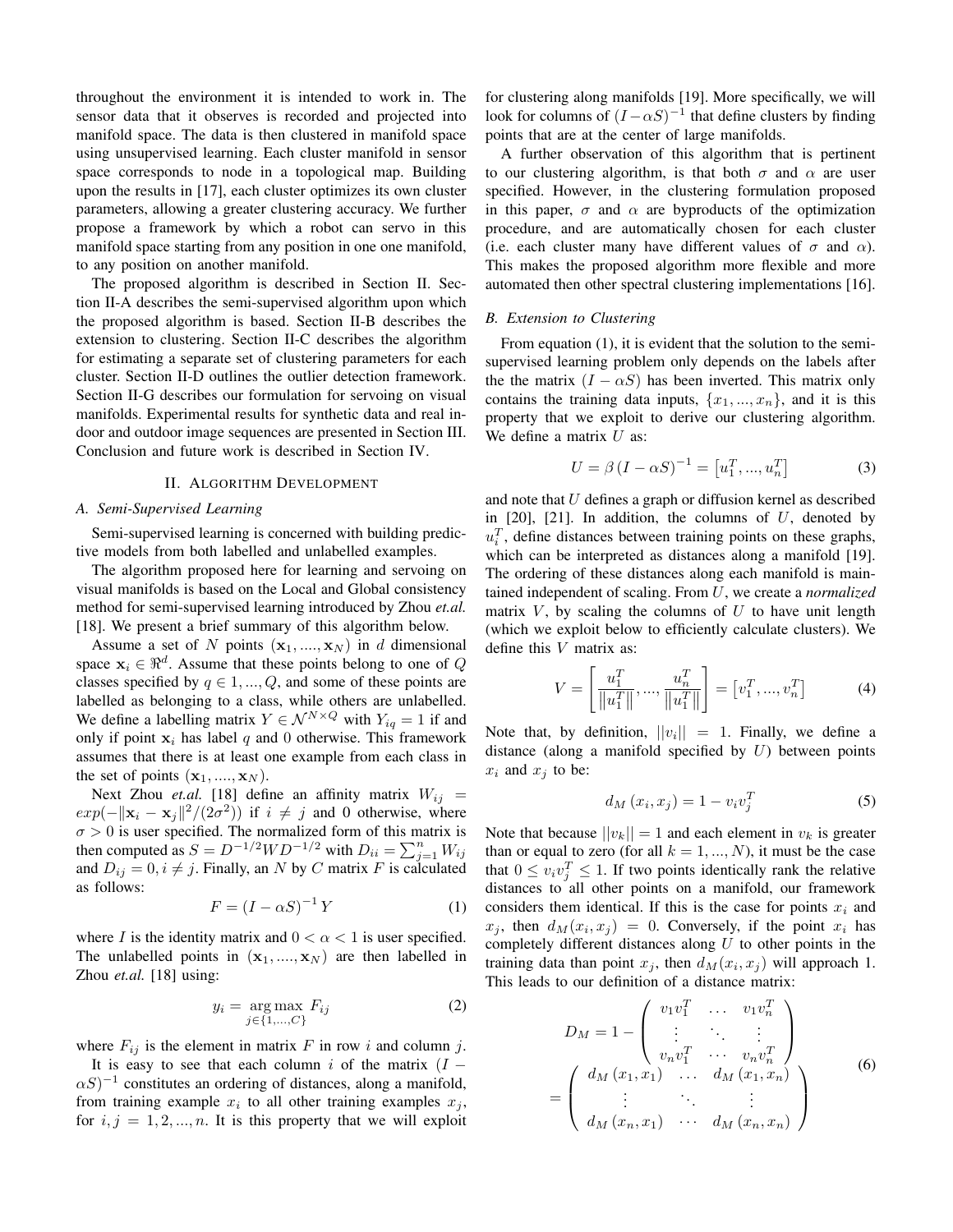Therefore the  $(i, j)$  element of  $D<sub>M</sub>$  defines a distance between two points  $x_i$  and  $x_j$ , which ranges between 0 and 1; 0 meaning that the points are identical, and 1 that they are furthest apart from one another.

This allows us to set up the following optimization problem for clustering. In clustering, we want to pick clusters of points that are most similar to one another, while at the same time most different to points in other clusters. We start by assuming that there are  $c$  clusters and that each cluster is characterized by a single point. Thus, for c clusters, we have  $x_{l_1},...,x_{l_c}$  points, where  $x_{l_i} \in \{x_1, ..., x_n\}$  is a point in the training data, and  $x_{l_i} \neq x_{l_j}$  for  $i \neq j$ . These points  $x_{l_1}, ..., x_{l_c}$  are used to define clusters as follows. We define a *n* by *c* matrix  $F_V^*$  by taking the  $l_1, ..., l_c$  columns of V (see equation (4)):

$$
F_V^* = \left[ v_{l_1}^T, \dots, v_{l_c}^T \right] \tag{7}
$$

Then, as with semi-supervised learning, we assign a point  $x_i$ to a cluster:

$$
y_i = \arg\max_{j \le c} F_{Vij}^* \tag{8}
$$

where  $F_{Vij}^*$  is the entry of  $F_V^*$  given by row i and column j.

In in Section II-E we define an optimization framework for picking points  $x_{l_1},...,x_{l_c}$  given that c is specified. In the next section we show how the clustering parameters,  $\sigma$  and  $\alpha$ , for each cluster, can be directly estimated from the data.

# *C. Model Selection For Clustering*

Let  $p_i$  be the set of points that belong to cluster j. Using matrix  $D_M$  we can define the mean distance between points in cluster  $j$  as:

$$
\overline{D}_M^{jj} = E[D_M(\mathbf{p}_j, \mathbf{p}_j)]
$$

where  $D_M(\mathbf{p}_j, \mathbf{p}_j)$  denotes all entries of  $D_M$  (see equation (6)) corresponding to columns and rows of points  $\mathbf{p}_i$  and  $E[\cdot]$  is the average value of these entries. Similarly, the mean distance between points in cluster  $j$  and points in cluster  $k$  is given by:

$$
\overline{D}_M^{jk} = E\left[D_M\left(\mathbf{p}_j, \mathbf{p}_k\right)\right]
$$

Given that our goal is to find clusters that maximize the distances between points in different clusters, while minimizing the distances between points in the same cluster, we can state the following optimization problem: find  $\sigma$ ,  $\alpha$ ,  $c$ , and  $x_{l_1},...,x_{l_c}$  to maximize the following

$$
\Omega\left(c\right)=\max_{\alpha,\sigma,c}\left[E\left[\overline{D}_{M}^{jj}\right]_{\{j=1,...,c\}}-E\left[\overline{D}_{M}^{jk}\right]_{\left\{\begin{matrix}k=1,...,c\\j=1,...,c\\i\neq j\end{matrix}\right\}}\right]
$$

However, there are two problems with this approach. First, the optimizing over all  $\sigma$ ,  $\alpha$ , c can be computationally expensive [17]. Second, and more importantly for the current paper, every cluster will contain the same  $\sigma$ . As is demonstrated by both synthetic and real data in Section III, this can lead to significant degradation in clustering performance when points in different clusters are not equally spaced. To avoid these difficulties, we take a recursive clustering approach, where the dataset is split into two partitions at each step of the algorithm. The criteria used to determine this split is

$$
\Omega\left(2\right) = \max_{\alpha,\sigma} \left[ \frac{\min(|\mathbf{p}_1|,|\mathbf{p}_2|)}{|\mathbf{p}_1| + |\mathbf{p}_2|} \left( E\left[ \overline{D}_M^{jj} \right]_{\{j=1\}} - E\left[ \overline{D}_M^{jk} \right]_{\{j=2\}} \right) \right]
$$
\n
$$
(9)
$$

where  $|\mathbf{p}_i|$  is the number of points in cluster j. This optimization encourages points to be split into two partitions of approximately equal size. In addition,  $\sigma$  and  $\alpha$  are chosen such that the first cluster of points consists of points that are tightly clustered on one manifold, while the second cluster includes points which are far away from the first, but need not be on a single manifold. Thus  $\sigma$  and  $\alpha$  are always optimized with respect to the first manifold.

This type of recursive partitioning continues until clusters have a minimum number of points (which is user specified by  $Q$ ). This produces a set of  $C$  clusters. The user must also specify the desired number of clusters  $K$ . The constraint on  $K$  and  $Q$  is that  $K < C$ . The  $C$  clusters are finally combined to give the best  $K$  clusters that each have maximal values of  $\Omega(2)$  in equation (9).

In the next two sections, the description of the proposed algorithm is completed by first defining the concept of cluster outliers in manifold space, and then showing how this is used to define points that seed clusters.

## *D. Outlier Detection*

We define a cluster independent outlier point to be one that is, on average, furthest away from all other points. This can be directly calculated from equation (6) by taking the average of the columns of  $D_M$ , and defining a outlier cluster independent vector  $O_d$  as follows:

$$
O_d = \frac{1}{n} \left[ \sum D_{M1}^T, ..., \sum D_{Mn}^T \right] = [O_{d1}, ..., O_{dn}] \quad (10)
$$

where the element  $O_{di}$  is the average distance (along a manifold) between point  $x_i$  and all the other points and  $D_M = [D_{M1}^T, ..., D_{Mn}^T]$ . By ordering the values of  $O_{di}$  in decreasing order, we order the points from furthest to closest, and the points appearing first in the list constitute the outliers.

Similarly, we can find outliers within a cluster  $j$  by looking at the  $D_M^{jj} = D_M(\mathbf{p}_j, \mathbf{p}_j)$  matrix defined above. Specifically, we obtain an outlier  $O_d^j$  vector for cluster j as follows:

$$
O_d^j = \frac{1}{n} \left[ \sum D_{M1}^{jjT}, \dots, \sum D_{Mn}^{jjT} \right] = \left[ O_{d1}^j, \dots, O_{dn}^j \right] \tag{11}
$$

where  $O_{di}^j$  is the mean distance of  $x_j$  to all other points in its cluster. Thus the point which has maximum  $O_{di}^{j}$  is the one which is *most outside* the cluster (i.e. the greatest outlier), while the point that has minimum  $O_{di}^j$  is *most inside* of the cluster.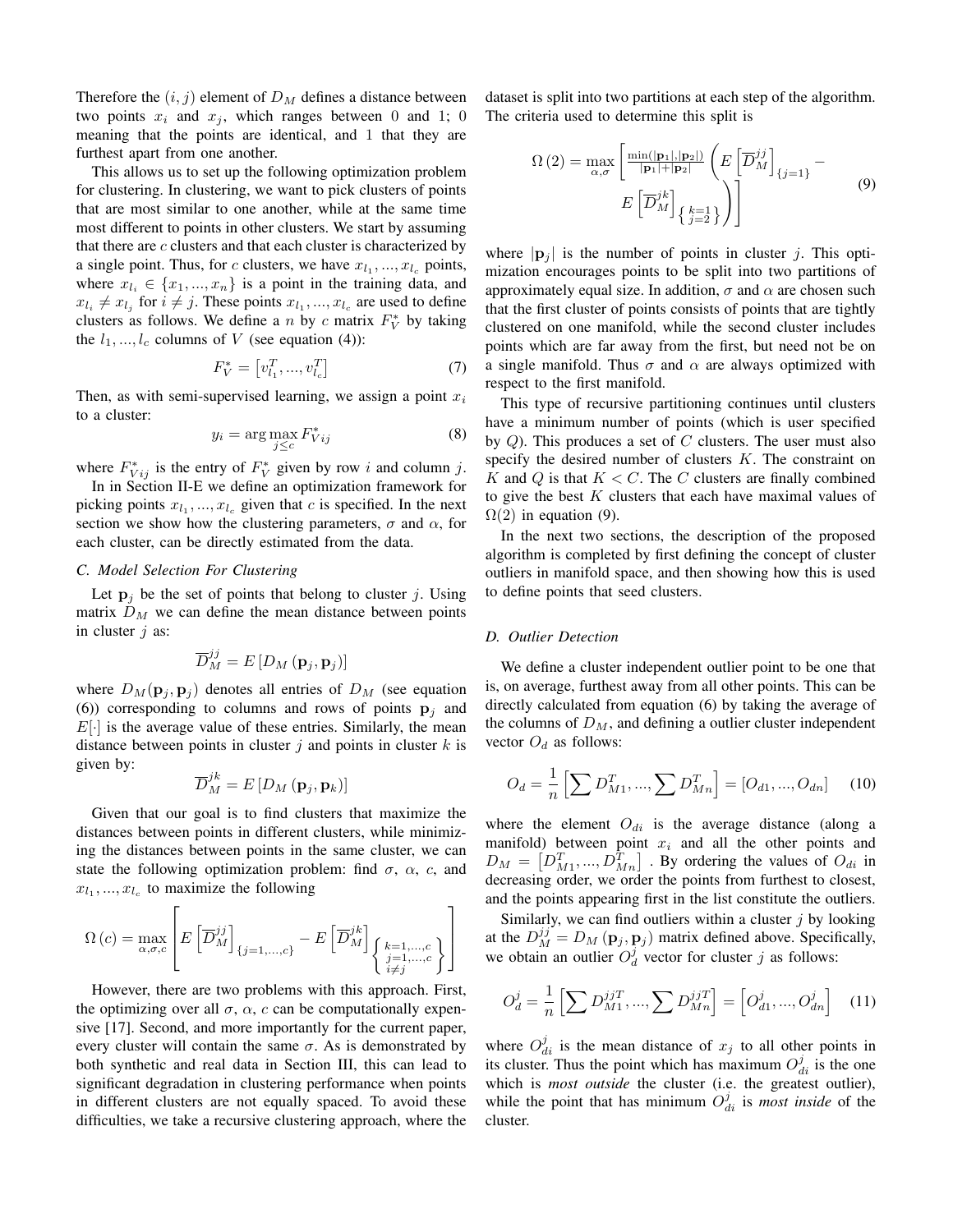# *E. Seeding Clusters*

As outlined above, the points  $x_{l_1}, x_{l_2}$  are used to specify clusters  $\Omega(2)$  in equation (9). These points can be identified by looking at the cluster independent outlier vector  $O_d$  defined above. In this paper we use the following greedy heuristic to identify  $x_{l_1},...,x_{l_c}$ . First we assign  $x_{l_1}$  to the point that is closest to all other points, which is defined by the point that has the smallest value  $O_{di}$ . To find  $x_{l_2}$ , we multiply each element of  $1-O_d$  by the corresponding element in the column vector  $D_{Ml_1}^T$ , to obtain an new, re-weighted vector of  $O_d^2$  as follows:

$$
O_d^2 = \left[ O_{d1}^1 D_{Ml_1}^T(1), ..., O_{dn}^1 D_{Ml_1}^T(n) \right] = \left[ O_{d1}^2, ..., O_{dn}^2 \right] \tag{12}
$$

where  $O_{di}^1 = O_{di}$ . This re-weighting serves to separate out points in the first cluster seeded by  $x_{l_1}$ . The point  $x_{l_2}$  then corresponds to the point which has minimum  $O_{di}^2$ .

## *F. Assigning New Points to Clusters*

Let  $p_j$  be the set of points in cluster j, let  $\sigma_j$  be the associated Gaussian kernel parameter, and let  $x_{l_j}$  be the point which defines the center of the cluster (as defined above). Symbolize the new point being classified into one of the clusters as x, and  $\mathbf{p}_j^* = \mathbf{p}_j \bigcup \mathbf{x}$  be the set of points that includes points in cluster  $i$  and the new point x being classified. These points are used to calculate an affinity matrix  $W^j$  (using  $\sigma_j$ ) and corresponding  $S^j$ . Finally, we can calculate

$$
F^j = \beta \left( I - \alpha S^j \right)^{-1} Y^j \tag{13}
$$

Where  $\alpha = 0.99$  (set arbitrarily), and  $Y^j$  is a vector of the same length as  $\mathbf{p}_j^*$ , containing zeros everywhere except at the position associated with the center of cluster j, namely  $x_{l_j}$ . If the index of the new point **x** is k, then the value of  $F^j(k)$ defines how close this new point is to the center of cluster  $j$ - the larger  $F^j(k)$  is, the closer this point is to the center of the cluster. Therefore, we assign point  $x$  to cluster  $y$  using:

$$
y = \arg\max_{j} F^{j} (k)
$$

# *G. A formulation for Servoing on Visual Manifolds*

Our formulation of servoing on the manifold is based on the formulation given in the previous section. Assume that  $Y^j$  is a vector of the same length as  $\mathbf{p}_j^*$ , containing zeros everywhere except at the position associated with the robot's desired position on the manifold of cluster  $i$ . If the index of the robot's current position (i.e. what the robot currently sees) x is k, then the value of  $F^j(k)$  defines how close this new point is to the desired manifold position. Therefor, we propose to servo the robot to maximize the signal  $F<sup>j</sup>(k)$  until it reaches the desired manifold location. In the initial implementation this minimization is done via minimization in sensor space.

This framework allows the robot to establish any position and any visual manifold that it has previously encountered. It also allows traversal from the end of one manifold to the start of another.

#### *H. Implementation Details*

The optimization problem in equation (9) is solved using the matlab function *fmincon*. This gives a two dimensional optimization formulation in  $\sigma$  and  $\alpha$  space to maximize  $\Omega(2)$ in equation (9).

#### III. EXPERIMENTAL RESULTS

# *A. Synthetic Data*

Four synthetic data sets, shown in Figure 1, were used to illustrate the functioning of the proposed algorithm. The first three show points along paths in 2 dimensional space, and the last shows points sampled from paths in 3 dimensional space.

For all the synthetic data sets, the number of clusters was set to  $K = 3$ , and minimum number of points per cluster was set to  $Q = 20$ . In order to illustrate the properties of the proposed algorithm, we compared it to the Normalized Cuts algorithm [14] on four synthetic data sets.



Fig. 2. Line Data Results.

The first synthetic data set consists points sampled from three parallel lines 2D (see Figure 1a). The points are equally spaced for each line. Figure 2b shows the results obtained with algorithm proposed in this paper. The Y axis shows the clusters and the X axis shows the point indices. The red stars indicate the true labels and blue squares indicate the predicted labels. Similarly, Figure 2c shows the results obtained with Normalized Cuts algorithm with  $\sigma = 0.085$ . Note that both algorithms successfully clustered this data set.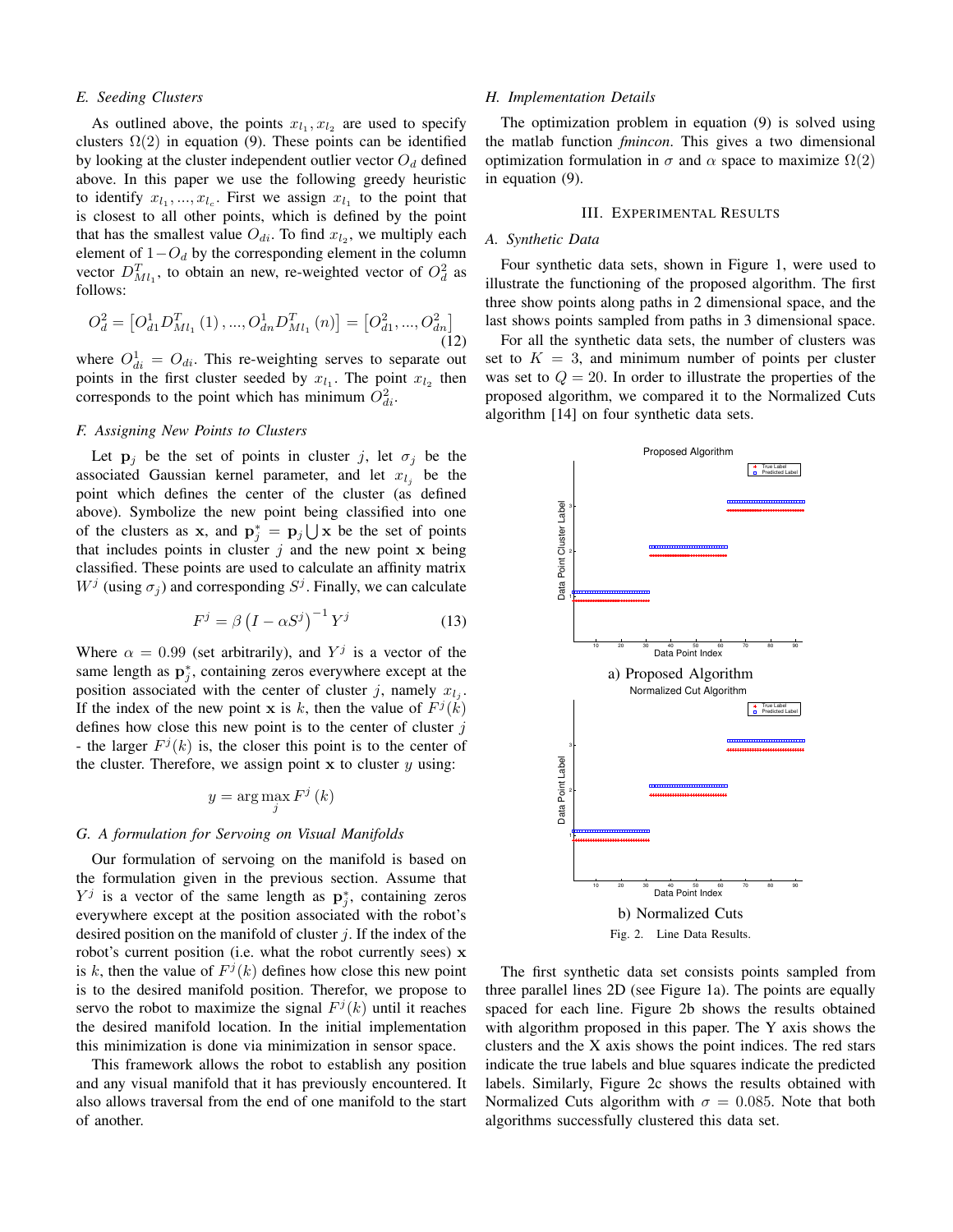

Fig. 1. Synthetic datasets.



Fig. 3. Synthetic Line Data (Variable Spacing).

to a single sigma for all three clusters.



In contrast the second data set contains points sampled at different intervals from each of three lines (see Figure 1b). Figure 3a shows the results obtained with algorithm proposed in this paper. The Y axis shows the clusters and the X axis shows the point indices. The red stars indicate the true labels and blue squares indicate the predicted labels. Similarly, Figure 3b shows the results obtained with Normalized Cuts algorithm with  $\sigma = 0.075$ . This value for sigma constitutes the lowest clustering error (see [16] for a definition of clustering error) for the Normalized Cuts algorithm. Note that the proposed algorithm was able to successfully cluster this data, while the Normalized Cuts algorithm was not. This is because the algorithm proposed in this paper selected a different sigma for each cluster, while the Normalized Cuts algorithm was limited

The third data set contains points sampled at different intervals from each of three paths that that converge at a single point (see Figure 1c). Figure 4a shows the results obtained with algorithm proposed in this paper. The Y axis shows the clusters and the X axis shows the point indices. The red stars indicate the true labels and blue squares indicate the predicted labels. Similarly, Figure 4b shows the results obtained with Normalized Cuts algorithm with  $\sigma = 0.079$ . This value for sigma constitutes the lowest clustering error (see [16] for a definition of clustering error) for the Normalized Cuts algorithm. As with the second data set, the proposed algorithm was able to successfully cluster this data, while the Normalized Cuts algorithm was not. Once more, this is the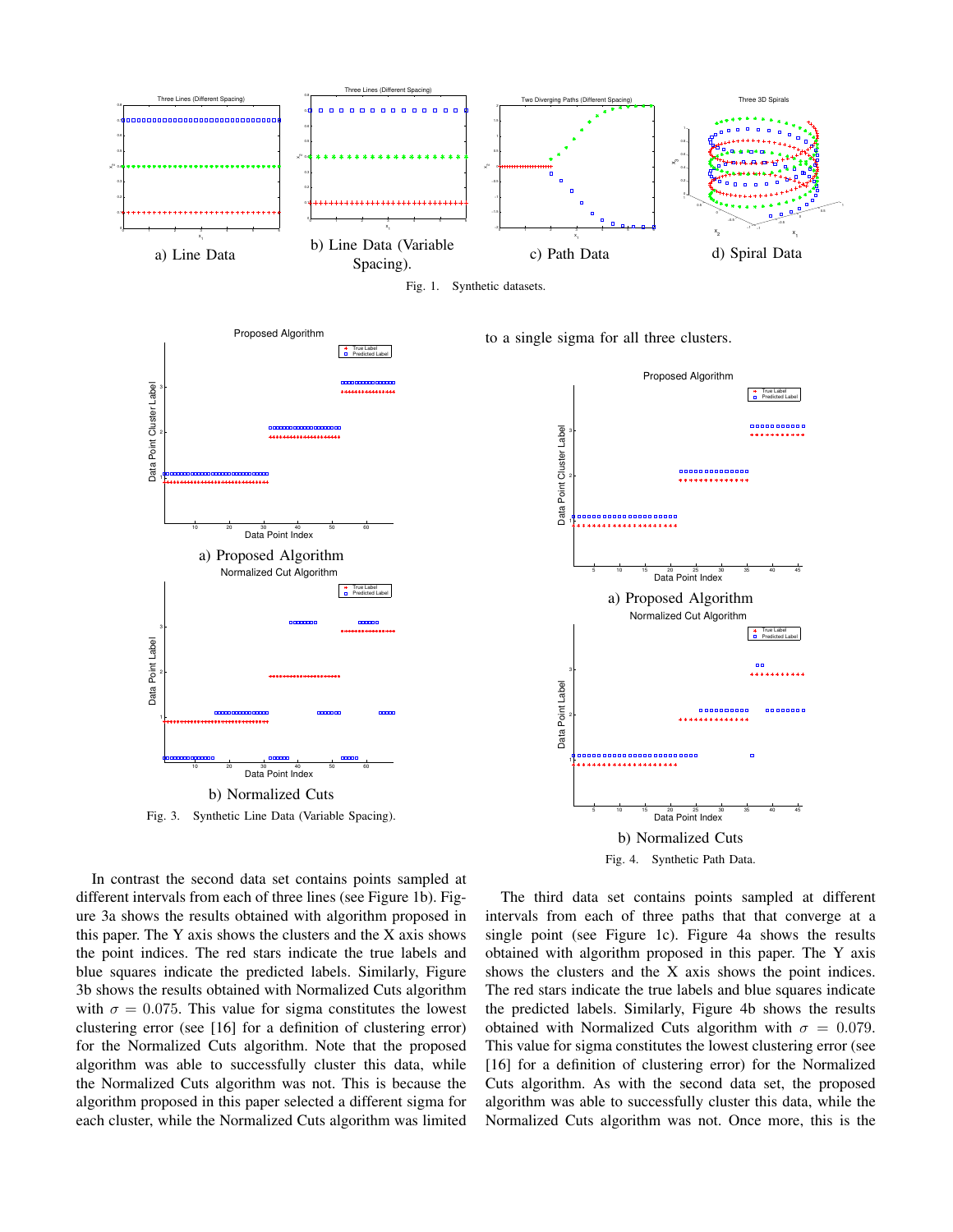algorithm proposed in this paper selected a different sigma for each cluster, while the Normalized Cuts algorithm was limited to a single sigma for all three clusters.



The final data set contains points sampled at different intervals from each of three spirals in 3D space (see Figure 1d). Figure 5b shows the results obtained with algorithm proposed in this paper. The Y axis shows the clusters and the X axis shows the point indices. The red stars indicate the true labels and blue squares indicate the predicted labels. Similarly, Figure 5c shows the results obtained with Normalized Cuts algorithm with  $\sigma = 0.051$ . This value for sigma constitutes the lowest clustering error (see [16] for a definition of clustering error) for the Normalized Cuts algorithm. As with the previous two data sets, the proposed algorithm was able to successfully cluster this data, while the Normalized Cuts algorithm was not. Once more, this is the algorithm proposed in this paper selected a different sigma for each cluster, while the Normalized Cuts algorithm was limited to a single sigma for all three clusters.

These synthetic sets show that the Normalized Cuts algorithm is very sensitive to sampling intervals within cluster points.

The running times of the proposed algorithm (matlab implementation) on these datasets ranged from a few seconds to a few minutes (on a 1.8 GHz Pentium 4 running Windows XP).

## *B. Indoor and Outdoor Image Data*

The real world data sets consists of 6 sets of 320 by 240 RGB images (therefore each image is defined by 3x320x240 pixels). Each sequence contains 150 images, for a total of 900 images. These images are summarized in Figure 7. Each row in Figure 7 shows one of 8 clusters. The first cluster (in the first row) shows images down an indoor hallway. The second cluster (in the second row) shows images obtained after exiting the hallway and turning left. The third cluster (in the third row) shows images obtained after exiting the hallway and continuing straight. The fourth cluster (in the fourth row) shows images obtained after exiting the hallway and turning right.

The last 4 rows show outdoor scenes. The fifth cluster (in the fifth row) shows images obtained while walking on a lawn towards a driveway. The sixth cluster (in the sixth row) shows images obtained after leaving the lawn and turning left. The seventh set of images (in the seventh row) shows images obtained after leaving the lawn and continuing straight. Finally, the eighth cluster (in the eighth row) shows images obtained after leaving the lawn and turning right.

75 images from each sequence were used to construct the manifolds and the remaining 75 images (every second one) were used to test the localization on each manifold. The results on the test data for the algorithm proposed in Section II-F are given in Figure 6a (we set  $K = 8$  clusters and  $Q = 35$ minimum points per cluster). The 8 clusters are defined on the Y axis. The red stars indicate the true labels and blue squares indicate the predicted labels. The clustering error of the proposed algorithm on the test data is 2.89%.

The results obtained for the randomized cuts algorithm with a single sigma set to 186.5 (experimentation indicated that this sigma resulted in the best clustering error) are given in Figure 6b. The test data was classified using the out-ofsample algorithm derived in [22]. The clustering error for this algorithm on the test data was 34.4%.

Thus the algorithm proposed in this paper gave a 92% improvement in clustering error over the Normalized Cuts algorithm by allowing each cluster to individually optimized for sigma.

The running time of the proposed algorithm on these real datasets (matlab implementation) was 16 minutes on a 1.8 GHz Pentium 4 running Windows XP.

# IV. SUMMARY AND CONCLUSIONS

We proposed a formulation for autonomously building topological maps in a robot's visual space. Each node in the topological map consists of the cluster along a manifold. The algorithm presented allows each cluster to independently optimize it's own clustering parameters. This results in a spectral clustering like procedure that can significantly outperform the clustering performance of algorithms which constrain all clusters to have the same affinity matrix parameters. The proposed algorithm requires the user to specify the desired number of clusters and the minimum number of points per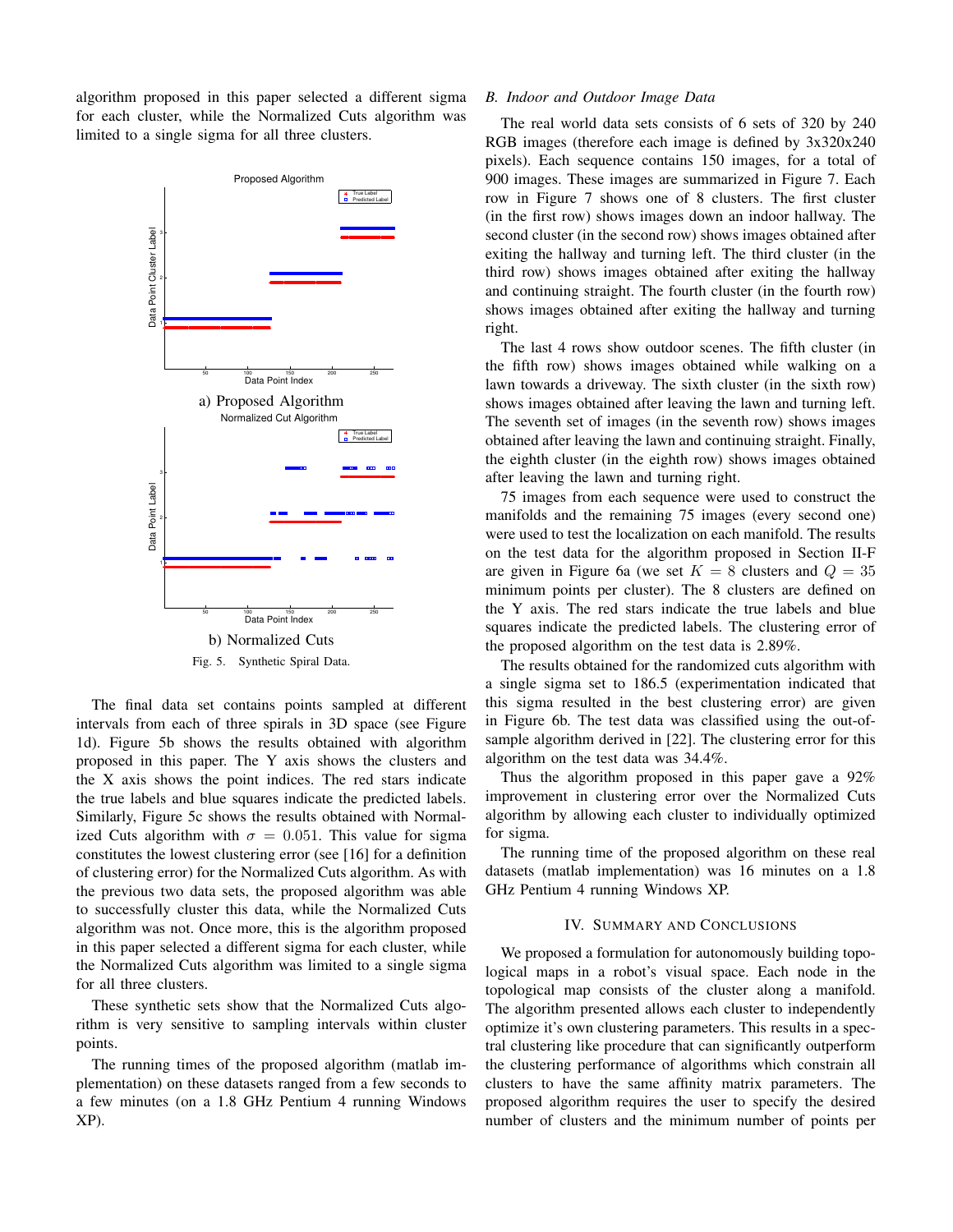

Fig. 6. Results on Image Data.

cluster - the affinity matrix parameters are completely defined by these two parameters.

This paper suggests a number of open research questions. First, the optimization procedure posed was solved using an off the shelf optimization algorithm (matlab optimization in 2D). Reanalyzing the theory behind this optimization may allow a more direct solution to this optimization problem. Second, we outlined a procedure for servoing the robot along the manifolds it has previously encountered, but we have not yet evaluated this formulation on a real robot. This constitutes the most important experimental next step in our overall formulation. It will allow the robot to traverse from any point on one manifold, to any point on another manifold. Third, the user is required to specify the number of desired clusters. The framework developed here may allow the number of clusters to be directly optimized for. Finally, the initial results presented appear promising and further experimental investigation appears warranted.

## ACKNOWLEDGMENT

This work has been supported in part by NSF CNS-0430593.

## **REFERENCES**

- [1] S. Thrun. Robotic mapping: A survey. In G. Lakemeyer and B. Nebel, editors, *Exploring Artificial Intelligence in the New Millenium*. Morgan Kaufmann, 2002.
- [2] Emilio Remolina and Benjamin Kuipers. Towards a general theory of topological maps. *Artificial Intelligence*, 152:47–104, 2004.
- [3] Fabrice Pourraz and James L. Crowley. Continuity properties of the appearance manifold for mobile robot position estimation. In *Symposium for Intelligent Robotics Systems, SIRS'98, 1998. To Appear.*, 1998.
- [4] B. J. A. Kröse and R. Bunschoten. Probabilistic localization by appearance models and active vision. In *Proc. of the 1999 IEEE International Conference on Robotics and Automation*, pages 2255– 2260, Detroit, MI, May 1999.
- [5] Iwan Ulrich and Illah Nourbakhsh. Appearance-based place recognition for topological localization. In *Proc of the 2000 IEEE Int. Conf. on Robotics and Automation*, pages 1023–1029, San Francisco, CA, April 2000.
- [6] Benjamin Kuipers and Patrick Beeson. Bootstrap learning for place recognition. In *Proc of the 18th Natnl Conf on AI (AAAI02)*, 2002.
- [7] Robert Sim and Gregory Dudek. Comparing image-based localization methods. In *Proc Int. Joint Conf. on AI (IJCAI03)*, 2003.
- [8] B. J. Kuipers and Y.-T. Byun. A robot exploration and mapping strategy based on a semantic hierarchy of spatial representations. *Journal of Robotics and Autonomous Systems*, 8:47–63, 1991.
- [9] Gregory Dudek, Michael Jenkin, Evangelos Milios, and David Wilkes. Robot exploration as graph construction. *IEEE Transactions on Robotics and Automation*, 7(6):859–865, Dec 1991.
- [10] S. Maeda, Y. Kuno, and Y. Shirai. Active navigation vision based on eigenspace analysis. In *Proc. 1997 IEEE/RSJ International Conference on Intelligent Robots and Systems*, volume 2, pages 1018–1023, 1997.
- [11] Alonzo Kelly. Mobile robot localization from large scale appearance mosaics. *International Journal of Robotics Research*, 19(11):1104–1125, 2000.
- [12] Yoshio Matsumoto, Masayuki Inaba, and Hirochika Inoue. View-based approach to robot navigation. In *Proceedings of 2000 IEEE/RSJ International Conference on Intelligent Robots and Systems (IROS'2000)*, pages 1702–1708, Takamatsu, Japan, Nov 2000.
- [13] K. Q. Weinberger and L. K. Saul. Unsupervised learning of image manifolds by semidefinite programming. In *Proceedings of the 2004 IEEE Computer Society Conference on Computer Vision and Patter Recognition (CVPR'04)*, 2004.
- [14] Jiambo Shi and Jitendra Malik. Normalized cuts and image segmentation. *IEEE Transaction on Pattern Analysis and Machine Intelligence*, 22(8):888–905, 2002.
- [15] A. Y. Ng, M. I. Jordan, and Y. Weiss. On spectral clustering: Analysis and an algorithm. In *Advances in Neural Information Processing Systems (NIPS)*, volume 14, 2002.
- [16] Deepak Verma and Marina Meila. A comparison of spectral clustering algorithms. Technical Report 03-05-01, Department of Computer Science and Engineering , University of Washington, 2003.
- [17] Markus Breitenbach and Greg Grudic. Clustering through ranking on manifolds. In *The 22nd International Conference on Machine Learning (ICML 2005)*, 2005.
- [18] D. Zhou, O. Bousquet, T.N. Lal, J. Weston, and B. Schölkopf. Learning with local and global consistency. In *Advances in Neural Information Processing Systems (NIPS)*, volume 16, 2004.
- [19] D. Zhou, J. Weston, A. Gretton, O. Bousquet, and B. Schölkopf. Ranking on data manifolds. In *Advances in Neural Information Processing Systems (NIPS)*, volume 16, 2004.
- [20] J. R Anderson. *The Architecture of Cognition*. Harvard University Press, Cambridge, Massachusetts, 1983.
- [21] J. Shrager, T. Hogg, and B. A. Huberman. Observation of phase transitions in spreading activation networks. *Science*, 236:1092–1094, 1987.
- [22] Pascal Vincent Yoshua Bengio, Jean-Francois Paiement. Out-of-sample extensions for lle, isomap, mds, eigenmaps, and spectral clustering. In *Advances in Neural Information Processing Systems (NIPS)*, volume 16, 2003.